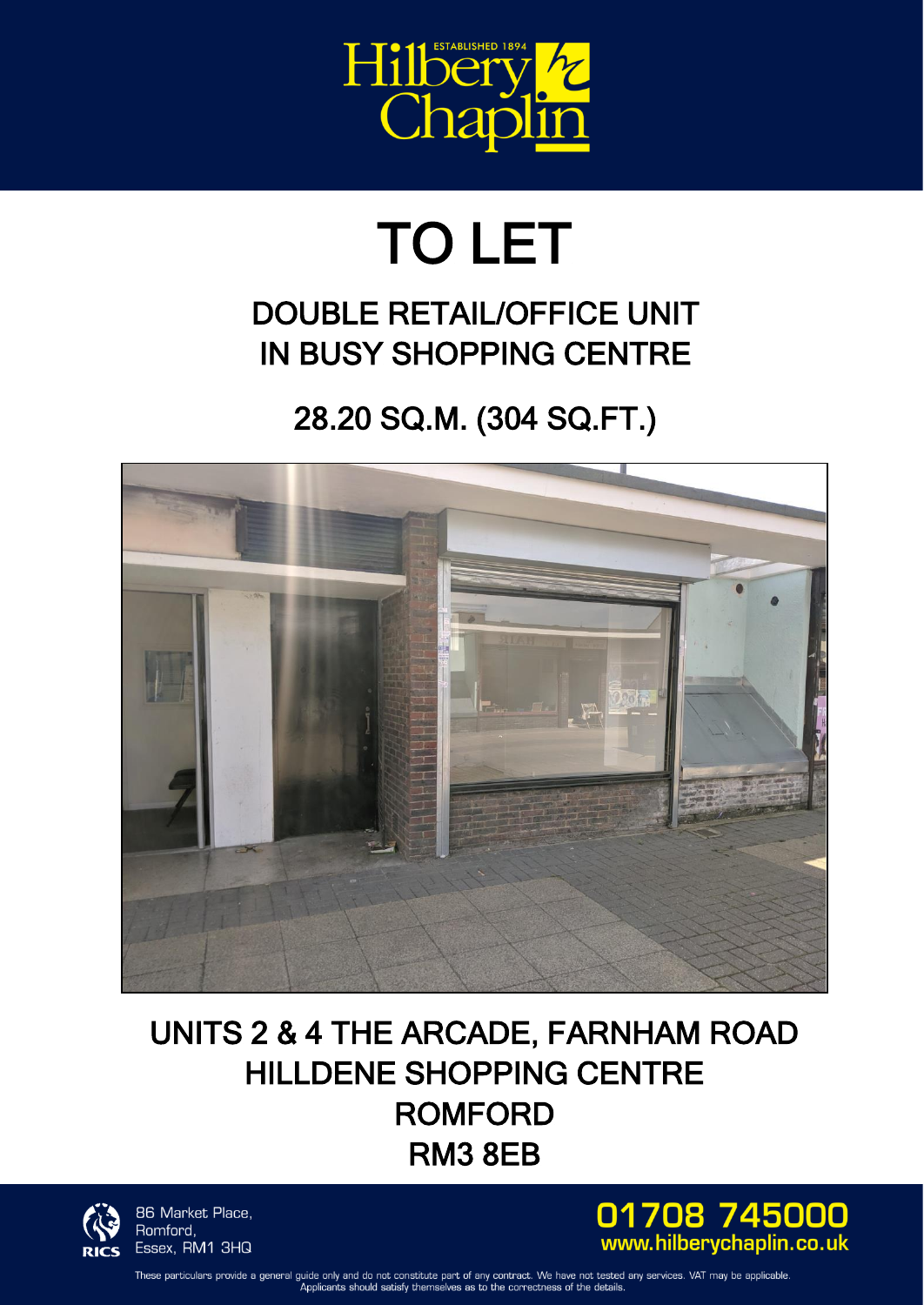| Location                   | Located in The Arcade, off Farnham Road, on the busy Hilldene Shopping Centre, close to<br>an array of multiple retailers including Sainsbury's Local, Co-Op and Iceland amongst<br>others. This is a popular retail area serving a large residential area a short distance to the<br>north of Gallows Corner and the A12. |                                                                                                                                                                                                                                                                                                                                                                                |             |                  |  |  |
|----------------------------|----------------------------------------------------------------------------------------------------------------------------------------------------------------------------------------------------------------------------------------------------------------------------------------------------------------------------|--------------------------------------------------------------------------------------------------------------------------------------------------------------------------------------------------------------------------------------------------------------------------------------------------------------------------------------------------------------------------------|-------------|------------------|--|--|
| <b>Description</b>         |                                                                                                                                                                                                                                                                                                                            | The property comprises two small retail/office units/rooms interlinked by a toilet &<br>passageway so as to provide a single self-contained unit. Manually operated shutters<br>secure the entrance doors and shopfronts. There is extensive metered car parking located<br>throughout the Hilldene Shopping Centre.<br>The property has the following approximate floor area: |             |                  |  |  |
|                            | Unit 2:                                                                                                                                                                                                                                                                                                                    |                                                                                                                                                                                                                                                                                                                                                                                | 14.01 sq.m. | 151 sq.ft.       |  |  |
|                            |                                                                                                                                                                                                                                                                                                                            |                                                                                                                                                                                                                                                                                                                                                                                |             |                  |  |  |
|                            | Unit 4:<br><b>Combined Net Internal Area:</b>                                                                                                                                                                                                                                                                              |                                                                                                                                                                                                                                                                                                                                                                                | 14.19 sq.m. | 153 sq.ft.       |  |  |
|                            |                                                                                                                                                                                                                                                                                                                            |                                                                                                                                                                                                                                                                                                                                                                                | 28.20 sq.m. | 304 sq.ft.       |  |  |
| <b>Terms</b>               | The property is offered on a new full repairing and insuring lease expiring October 2025 or<br>for a longer term, subject to a landlord break option in October 2025. The rent is £9,000 per<br>annum exclusive of all other outgoings.                                                                                    |                                                                                                                                                                                                                                                                                                                                                                                |             |                  |  |  |
| <b>VAT</b>                 | We understand that VAT will not be payable upon the rent.                                                                                                                                                                                                                                                                  |                                                                                                                                                                                                                                                                                                                                                                                |             |                  |  |  |
| <b>Business Rates</b>      | detailed below:<br>Unit 2:<br>Unit 4:                                                                                                                                                                                                                                                                                      | The property is currently assessed as two individual units for business rates purposes as<br>Rateable value<br>Rateable value<br>Please note that the rateable value does not represent the rates payable.                                                                                                                                                                     |             | £3,750<br>£3,700 |  |  |
| <b>EPC</b>                 | The units have been assessed as having the following energy performance asset ratings:                                                                                                                                                                                                                                     |                                                                                                                                                                                                                                                                                                                                                                                |             |                  |  |  |
|                            | Unit 2:                                                                                                                                                                                                                                                                                                                    | <b>EPC</b> rating                                                                                                                                                                                                                                                                                                                                                              |             | $D - 96$         |  |  |
|                            | Unit 4:                                                                                                                                                                                                                                                                                                                    | <b>EPC</b> rating                                                                                                                                                                                                                                                                                                                                                              |             | $D - 87$         |  |  |
| <b>Legal Costs</b>         | A copy of the EPCs can be made available upon request.<br>Each party to be responsible for their own costs.                                                                                                                                                                                                                |                                                                                                                                                                                                                                                                                                                                                                                |             |                  |  |  |
|                            |                                                                                                                                                                                                                                                                                                                            |                                                                                                                                                                                                                                                                                                                                                                                |             |                  |  |  |
| <b>Pictures</b>            | See pictures below.                                                                                                                                                                                                                                                                                                        |                                                                                                                                                                                                                                                                                                                                                                                |             |                  |  |  |
| <b>Further Information</b> | Can be obtained from sole agent:                                                                                                                                                                                                                                                                                           |                                                                                                                                                                                                                                                                                                                                                                                |             |                  |  |  |
|                            | <b>Hilbery Chaplin</b><br><b>John Waller</b><br>Mob: 07880 741146<br>Email: johnwaller@hilberychaplin.co.uk                                                                                                                                                                                                                |                                                                                                                                                                                                                                                                                                                                                                                |             |                  |  |  |



www.hilberychaplin.co.uk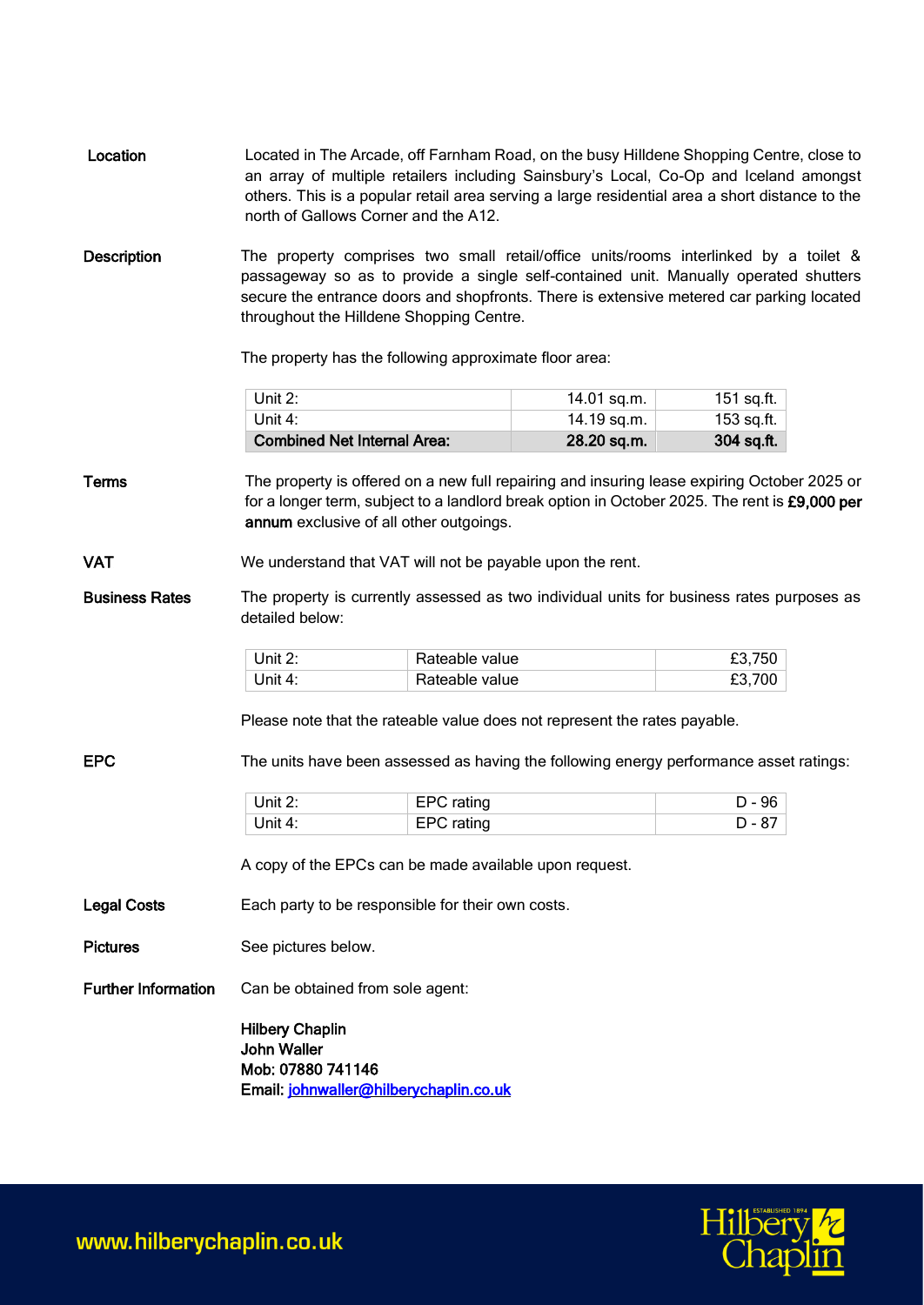





www.hilberychaplin.co.uk